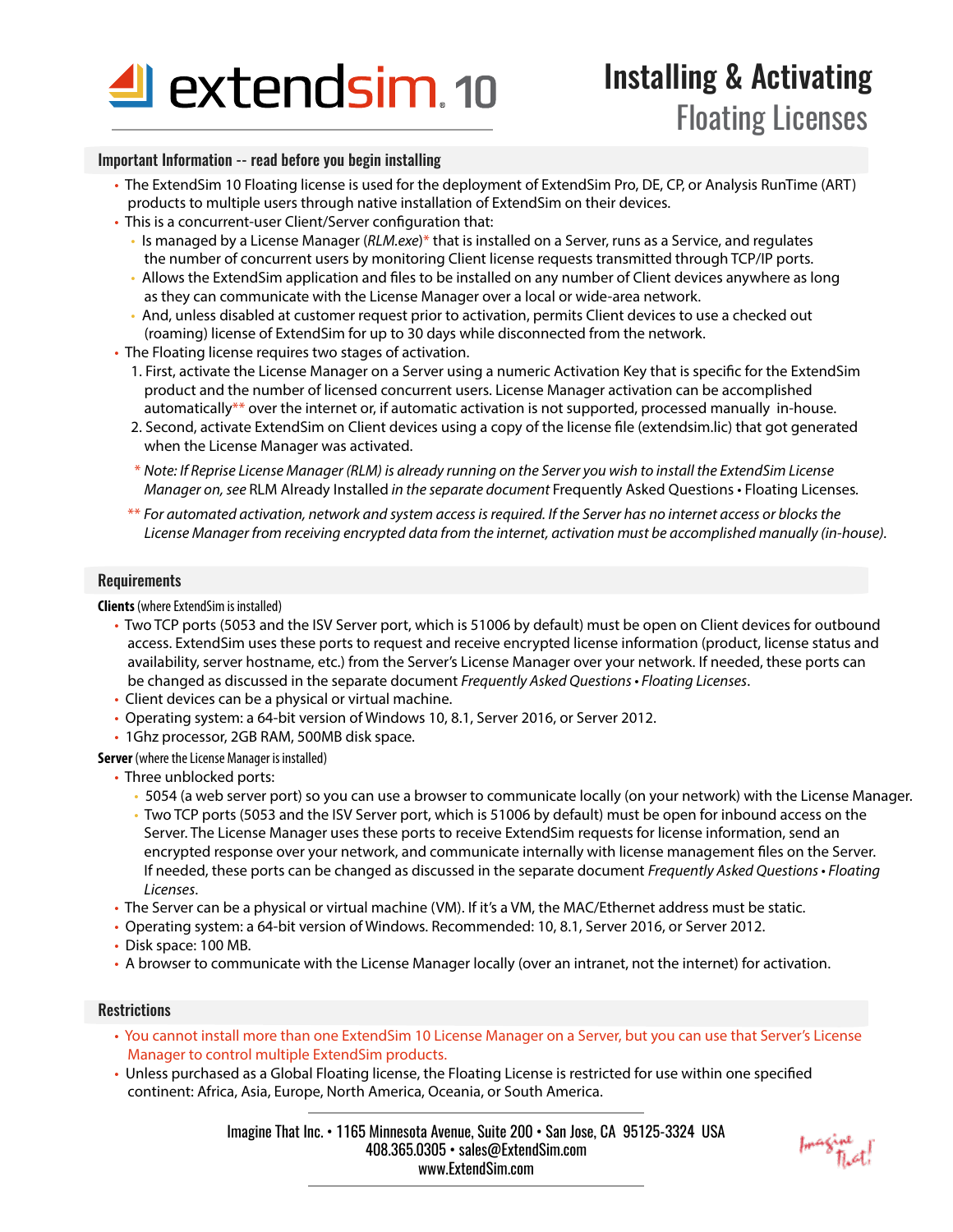# License Manager Installation & Activation Instructions

## Part 1 • Install License Manager on the Server

- 1. If possible, install the License Manager software on the Server before installing ExtendSim on Client devices.
- 2. If Reprise License Manager (RLM) is already running on the Server you wish to install the ExtendSim License on, see *Common Errors* below.
- 3. Use the License Manager installer (*ExtendSimServerLicenseManager.exe*) and follow its instructions to install the files on the Server. You may need to install with elevated or administrative privileges.
- 4. By default the installer creates a folder named *ExtendSimFloatingLicenseServer* that is placed at the root of the Server's C drive (C:\ExtendSimFloatingLicenseServer).
	- The folder can be installed on a drive other than the C drive, but it must be installed at the root of the drive and it must be named ExtendSimFloatingLicenseServer.
	- The folder contains the *RLM Svc* folder and three files: *extendsim.set*, *logfile*, and *RLM.exe*.
	- Log files and diagnostic reports will be placed in this folder.
- 5. After installation, the License Manager (*RLM.exe*) will silently run in the background as a Service named *ExtendSimLicServer*.
- 6. Before proceeding, we suggest you verify that ExtendSimLicServer is running as a Service. For instructions, see *License Manager on Server* in the separate document *Frequently Asked Questions • Floating Licenses.*

| ExtendSimLicServer<br>Reprise License Server | Running | Automatic | Local System |
|----------------------------------------------|---------|-----------|--------------|
|----------------------------------------------|---------|-----------|--------------|

| Common errors when installing the License Manager                                                                                                                                                                                                                                                                                                                                                                                                                                                                    |  |
|----------------------------------------------------------------------------------------------------------------------------------------------------------------------------------------------------------------------------------------------------------------------------------------------------------------------------------------------------------------------------------------------------------------------------------------------------------------------------------------------------------------------|--|
| • Installing on a virtual machine (VM) that uses dynamic MAC/Ethernet addresses. Some hardware<br>virtualization products, such as Microsoft's Hyper-V, create VMs that, by default, have dynamic<br>Mac/Ethernet addresses. For the License Manager to continue working on a virtual server after restarts,<br>the server must use a static Mac/Ethernet address. If your server uses dynamic MAC/Ethernet addresses,<br>you must change the settings in the VM's Manager so that the server uses a static address. |  |

- Not installing the License Manager at the root of the drive or changing the name of the folder from the default name.
- Installing the new License Manager files over a previous installation without first stopping the service and uninstalling; see *License Manager on Server* in the separate document *Frequently Asked Questions • Floating Licenses*.
- Installing on a Server that is already running the Reprise License Manager (RLM). If RLM is already running on the Server you wish to install the ExtendSim License Manager on, see *RLM Already Installed* in the separate document *Frequently Asked Questions • Floating Licenses*.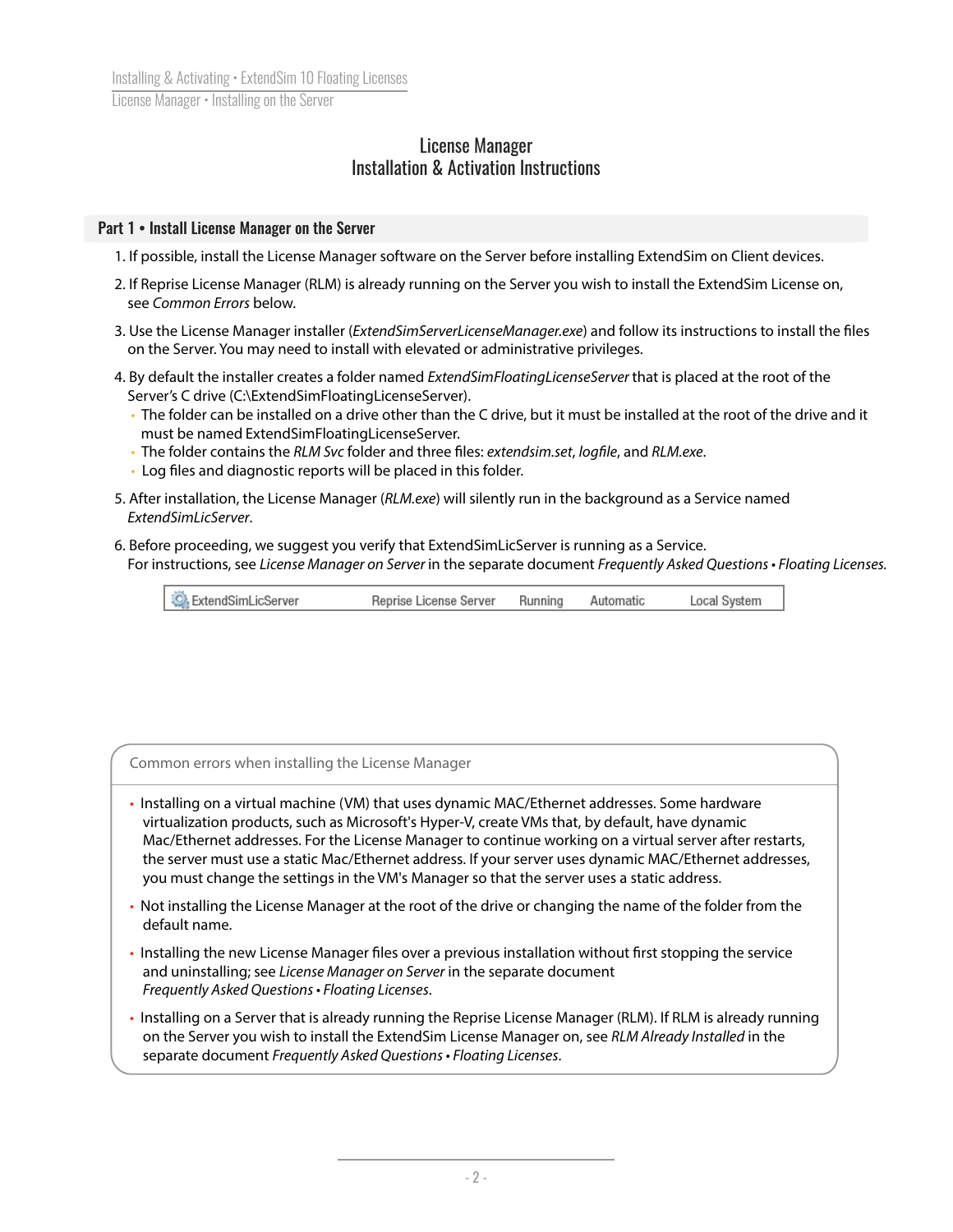## Part 2 • Activate License Manager

- 1. Open a browser
	- Once the License Manager is running as a service, you can communicate with it locally.
	- If you open the browser on the Server that you've installed the License Manager on, enter "**localhost:5054**" in
	- the browser's address line and press Enter. (If your browser inserts *https://* in the address line, remove that text.)
	- If you open the browser on another device:
	- It must be on the same network as the device where you installed the License Manager.
	- Enter **servername:5054** in the browser's address line and press Enter. (Be sure *servername* is the name of the Server that has the License Manager installed and the text in the address line does not include *https://*.)
	- This takes you to the Reprise License Server Administration (RLSA) window.
- 2. From the commands on the left side of the RLSA window:
	- Select the **Activate License** command

## 3. In the License Activation window that opens:

- Click the button: **BEGIN License Activation**
- Then follow the five License Activation steps (steps 1-5) as described below.

#### ISV activation website: 4. **License Activation (Step 1 of 5)** • Don't make any changes to *ISV activation website: www.hostedactivation.com*  $\rightarrow$  www.hostedactivation.com • Click **Next** 5. **License Activation (Step 2 of 5)** ISV: extendsim • Change the ISV from *reprise* to **extendsim**  *(Note: Enter extendsim all in lower case as the ISV is case specific.)*  • Enter your License Activation Key, including dashes License 1234-5678-9098-7654 Activation • Click **Next** Key: 6. **License Activation (Step 3 of 5)** • Don't make any changes to the *License Server hostid* **License Server** f06da4f564f7 or Node-Locked • Change the *License count (for Floating licenses)* to **0** hostid: (Note: entering a zero ensures that none of the licenses you've License count purchased will be held back from being used by the Client devices (for Floating 0 that access this Server.) licenses): • Click **Next** 7. **License Activation (Step 4 of 5)** License File to create or edit • For *License File to create or edit*, change *.\activate1.lic* to extendsim.lic **extendsim.lic** (without the ., \, or 1) • Click **Next** Activation Request Data: 8. **License Activation (Step 5 of 5)** • Verify the information Activation Server www.hostedactivation.com • ISV is *extendsim* ISV extendsim • Activation Key is entered correctly with dashes Activation Key 1234-5678-9098-7654 • Count is 0 **Count** 0 • License file is *extendsim.lic* (without the ., \, or 1) Hostid f06da4f564f7 • If information is not correct, go **Back** and correct it License File extendsim.lic • If information is correct, click **Request License** REQUEST LICENSE  $<$ Back 9. License Activation window. Which window do you see? **License Activation - license retrieved License Activation - license retrieved**



*No error messages?* The license has been successfully activated, but you still need to generate the license file. Proceed to #10.



*Any error message?* **STOP HERE.** Don't continue in this section. Instead note the name and number of the error message, then go to *Manual Activation of the License Manager* beginning on page 6 of this document.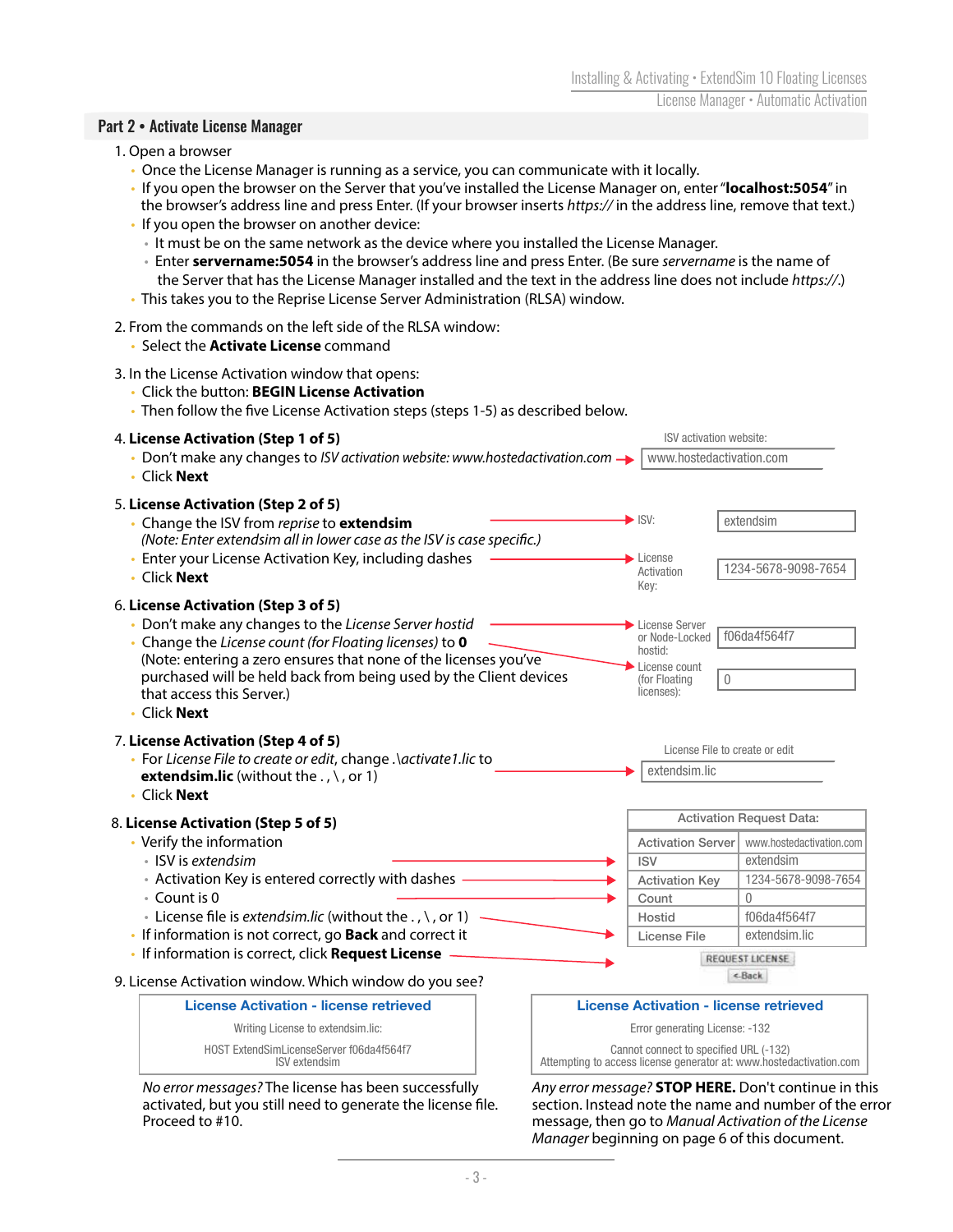## *Part 2 • Activate License Manager -- continued*

- 10. If there are no error messages in the License Activation window, click the **(RE)START LICENSE SERVER** button (this does not restart the Server; it only restarts the License Manager).
- 11. In the *Reread/Restart Servers* window:
	- Don't make any changes to the *ISV=* popup
	- Click the **REREAD/RESTART** button
	- You will get the message *Reread command sent...* to all servers or to ExtendSim.
- 12. Verify information by clicking the Status command on the left side of the RLSA window.
	- If the Status command reports *No ISV Servers runnin*g, you've made an error. Restart at #2 of *Part 1 Install License Manager on the Server*. ICV Corvers
	- If instead the ISV Servers panel is present:

| IOV JEIVEIS     |     |           |                                                           |
|-----------------|-----|-----------|-----------------------------------------------------------|
| Name            |     |           | port   Running   Restarts   Server Status   License Usage |
| extendsim 51006 | Yes | extendsim | $\parallel$ extendsim                                     |
|                 |     |           |                                                           |

 $ISV = -all - v$ 

- Does it report that the ISV server is running? • Check if the ISV port (by default, 51006) is blocked.
- If it is blocked, either unblock it (recommended) or set a different ISV port as discussed under *License Manager on Server* in the separate document *Frequently Asked Questions • Floating Licenses.*
- 13. If the License Manager is running and the ISV port is unblocked, you may close the browser.
- 14. Make a copy of the *extendsim.lic* file for use in activating ExtendSim Pro, DE, CP, or ART on each Client device.
	- By default, the license file is located on the Server at *C*:\ExtendSimFloatingLicenseServer.
	- Also, if you subsequently edit the license file, you might need to distribute the modified file to Clients!
- 15. Install ExtendSim on Client devices as instructed under *Client Devices* on page 5.

Common errors when activating the License Manager

- Not unblocking the required ports 5053 and the ISV port (by default, 51006).
- Not installing the License Manager with Administrative privileges.
- Not entering 0 for the count during #6 (Step 3 of 5).
- Continuing to try to do an automatic activation after receiving an error message in the License Activation window in #9.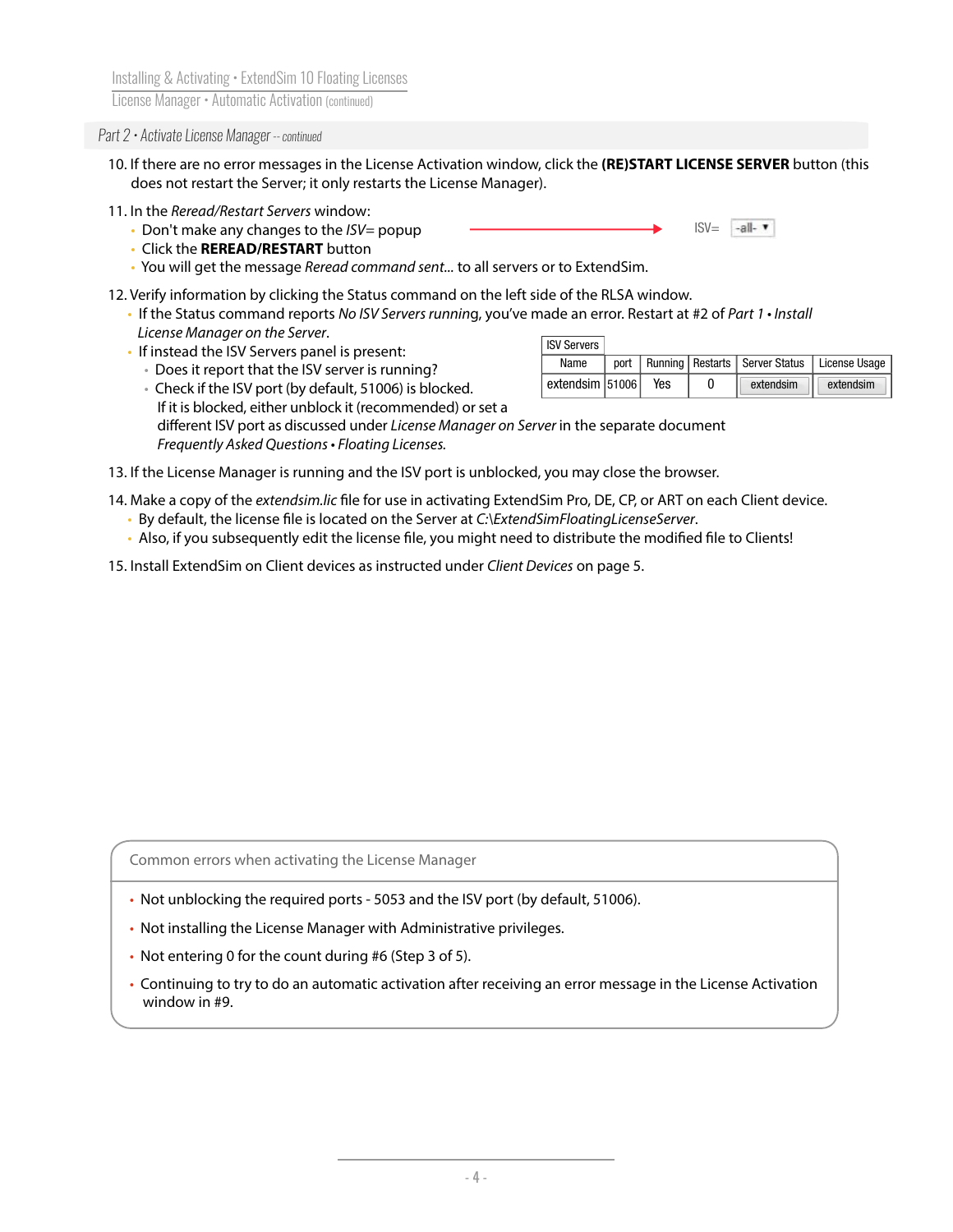# Client Devices Installation & Activation

# Part 3 • Clients: Install ExtendSim

# 1. Get the **ExtendSim 10** installer.

- Be sure to use the correct installer for the ExtendSim Floating license product you purchased: ExtendSim Pro, ExtendSim DE, ExtendSim CP, or ExtendSim Analysis RunTime.
- Obtain the ExtendSim 10 installer from the Floating license package downloaded from our online store, an ExtendSim 10 USB drive, or by downloading a Trial version from https://ExtendSim.com/Try (Trial option is not available for Analysis RunTime installations).

2. Install ExtendSim 10 on each Client device, following the installer's instructions.

- Install ExtendSim with Admin privileges to the end user's account, not to an Admin's account.
- The installation destination for the ExtendSim folder that contains user-modifiable files must be to a location for which the end user has read-write access so they can open, change, and save models and libraries. By default, that folder is *User Name\Documents\ExtendSim*.
- You can install ExtendSim one time on as many devices as you want as long as ExtendSim can communicate with the License Manager.
- 3. Do not launch ExtendSim yet. If you do launch it, do not enter the Activation Key in the ExtendSim Activation Dialog. For a Floating license, the Activation Key is only used for the License Manager's activation.

*Note for universities installing on Client devices in a lab environment: If installing ExtendSim on devices intended for use by multiple persons, please see* Notes for Installation at Universities *later in this document.*

## Part 4 • Clients: Activate ExtendSim

- 1. Before launching ExtendSim, copy the license file (*extendsim.lic*) that is on the Server. By default, the license file is located on the Server's C drive in the folder named *ExtendSimFloatingLicenseServer.*
- 2. On each Client device, paste the license file (*extendsim.lic*) into the ExtendSim folder that contains the user modifiable !les such as Libraries and Examples. (By default, that folder is located at *User Name\Documents\ExtendSim*.) *Note: The end user must have Read-Write access to the folder that contains the user-modifiable files.*
- 3. Launch ExtendSim. It will now be activated as indicated on its startup screen. (If instead the Activation Dialog appears, ExtendSim could not locate nor verify the license file. Check that there is a valid copy of the license file in the correct location. )

Common errors when installing or activating ExtendSim on Client Devices

- Installing ExtendSim to the Admin account rather than to the End User account.
- Not installing ExtendSim with elevated or administrative privileges.
- Not unblocking the required ports 5053 and the ISV port (by default, 51006).
- Trying to activate ExtendSim using the Activation Key rather than the license file.
- Failing to copy the license file to the correct location on the Client device.
- Moving user-modifiable files to a different location without changing the ExtendSimDocPath.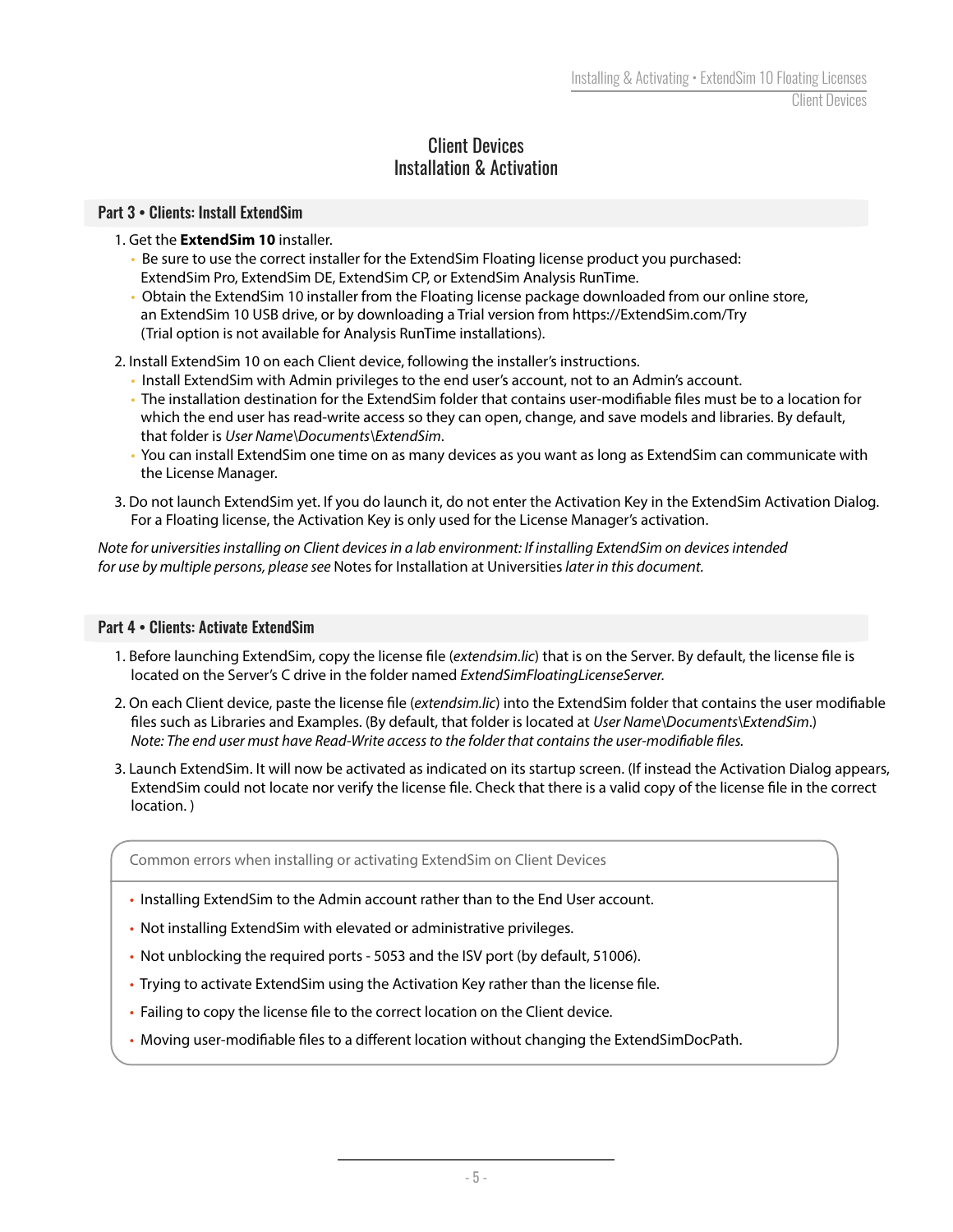# Manual Activation of the License Manager on the Server

## Manual Activation of the License Manager on the Server -- use only if unable to automatically activate

During the activation process, if the License Activation window displays **ANY** error messages (e.g. *Error generating license or -132*), the automated activation couldn't happen. In this case you need to do a manual activation. This involves you sending us some information, us sending you a license file, and you activating the license locally.

- 1. Click the **System Info** command on the left of the RLSA window and copy or write down:
- a. The **name of the Server** as shown in the RLM Info for System: servername text *RLM Info for System: servername*. b. The **Hostid**. If there are multiple **Hostid's**, **Platform type** copy the first one - either the first Disk Serial Number (e.g. "disksn=W-DCW3C2F749103") x64 w4 or the Ethernet number **RLM Version**  (e.g. "Ethernet: f04da2f495f3"). v12.3BL3 2. Using an email that can receive an attached text file in return, email the following **Hostids**  four (4) pieces of information to Disk Serial Number: disksn=W-DCW3C2F749103 disksn=W-DCWYATU462394 disksn=50F836264602 Sales@ExtendSim.com: disksn=50F836264612 disksn=50F836264622 disksn=50F836264632 disksn=ANT8KXMX disksn=WD-WCC3F2471930 disksn=WD-WCAYUT643249 • Your Activation Key 32-bit: fcd7e69a Ethernet: f04da2f495f3 • The Server name IP Address: ip=192.168.6.202
	- The Hostid
	- The name and number, or a screen shot, of the error message from Part 2, #9
- 3. After you email us the information, we will generate a text file named *extendsim.lic* and email it to you. (This could take up to 3 days.)
- 4. After you receive the license file from us, open the RLSA window using a browser:
	- a. If you open the browser on the Server where you've installed the License Manager, enter "**localhost:5054**" in the browser's address line and press Enter. (If your browser inserts the text *https://* in the address line, remove that text so the address line is just **localhost:5054**.)
	- b. If you open the browser on another device:
		- It must be on the same network as the device where you installed the License Manager.
		- Enter "**servername:5054**" in the browser's address line and press Enter. (Be sure *servername* is the name of the License Server where the License Manager installed and the text in the address line does not include *https://*.)
- 5. On the left side of the Reprise License Server Administration (RLSA) window, click the **Edit License Files** command.
- 6. In the *Edit License File* window that appears: License File to Edit: - choose filename- ▼ • Do not change the *License File to Edit* field • Click the **Edit License File** button **Edit License File**  7. In the next window: License File to create or edit • For *License File to create or edit*: enter **extendsim.lic** extendsim.lic • Click the **Edit License File** button 8. In the next window: License File: extendsim.lic • Copy the **contents** of the *extendsim.lic* !le and paste the HOST ITIBorvor f06da4f564f7 5053 contents into the field tendaim PERSONALE PRINTING (15.0 permanent 2 dustomer="Imagine That")<br>TOENSE extended: 1-101-2019 akey=1554-7583-7647-5852<br>options="191-1642020" ck-a3d7244a32 sig="40F045202150E0E0604bU0AHU0A<br>PRESSYASSY3940E44135DRTZ34XXTJVEWSEERS • Scroll to the bottom of the window and click **Update License File**

9. In the next window:

- You should get the message *license* !*le extendsim.lic written*
- Click the **Back to Status** button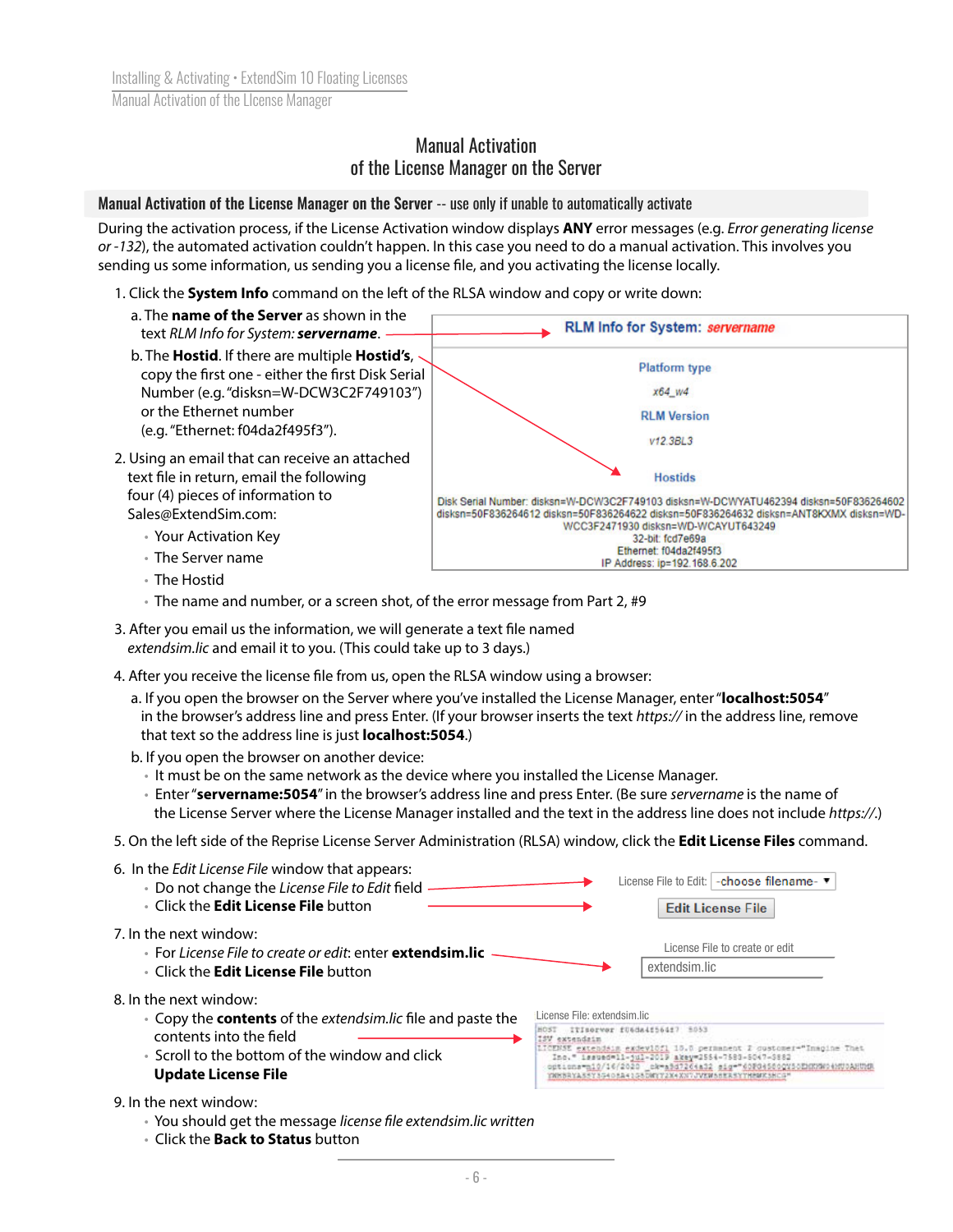#### *Manual Activation of the License Manager - continued*

- 10. On the left-hand side of the RLSA window, click the **Reread/Restart Servers** command (this does not restart the Server; it only restarts the License Manager).
- 11. In the *Reread/Restart Servers* window:
	- Don't make any changes to the *ISV=* popup
	- Click the **REREAD/RESTART** button
	- You will get the message *Reread command sent...* to all servers or to ExtendSim.
- 12. Verify information by clicking the Status command on the left side of the RLSA window.
	- If the Status command reports *No ISV Servers runnin*g, you've made an error. Restart at #2 of *Part 1 Install License Manager on the Server*.
	- If instead the ISV Servers panel is present:

• Does it report that the ISV server is running?

ISV Servers Name | port | Running | Restarts | Server Status | License Usage extendsim 51006 Yes 0 extendsim extendsim

 $ISV=$ 

 $-all.$ 

- Check if the ISV port (by default, 51006) is blocked. If it is blocked, either unblock it (recommended) or set a different ISV port as discussed under *License Manager on Server* in the separate document *Frequently Asked Questions • Floating Licenses.*
- 13. If the License Manager is running and the ISV port is unblocked, you may close the browser.
- 14. Make a copy of the *extendsim.lic* file for use in activating ExtendSim Pro, DE, CP, or ART on each Client device.
	- By default, the license file is located on the Server at *C:\ExtendSimFloatingLicenseServer*.
	- Also, if you subsequently edit the license file, you might need to distribute the modified file to Clients!
- 15. Install ExtendSim on Client devices as instructed under *Client Devices* on page 5.

Common errors when manually activating the License Manager

• Not unblocking the required ports - 5053 and the ISV port (by default, 51006).

• Not installing the License Manager with elevated or administrative privileges.